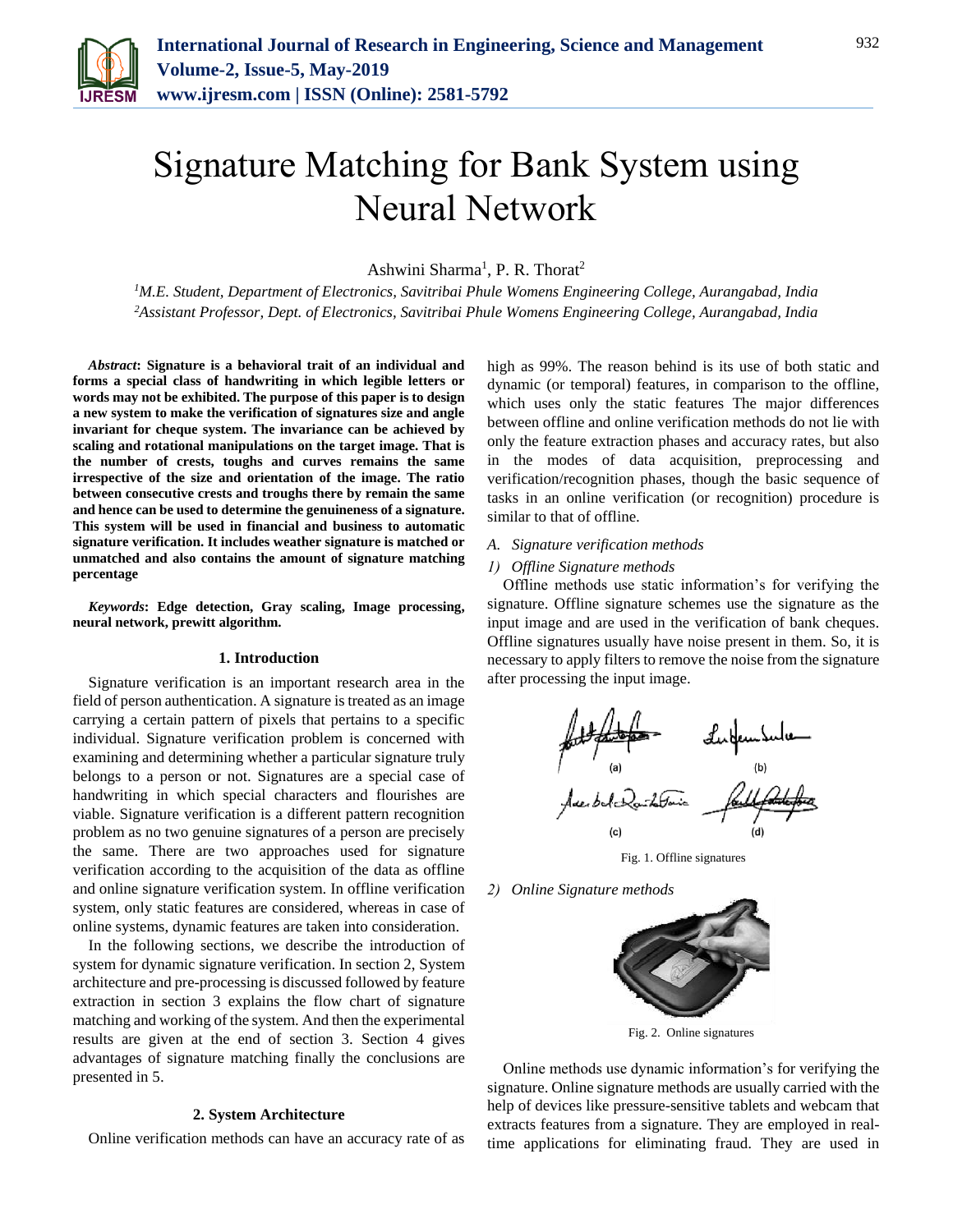

computers for accessing sensitive data, Forensic applications and in credit card transactions. Online signature methods have high accuracy and are very cheap to implement.

## **3. Flowchart of the System**

## *A. Gray Scale conversion*

Comparing and verifying an image having multiple color strains is pretty complex. So, the gray scale format of scanned image is obtained by using predefined functions of image processing.

## *B. Binaries*

In this a uniform image pattern is created in which all shades from black to gray are colored black and the rest area colored white. There are 256 gray levels of a gray scale image. Here there is a need of binary image having only black and white values.

# *C. Edge Detection*

Edge detection is a fundamental tool for image segmentation. Edge detection methods transform original images into edge images benefits from the changes of grey tones in the image. Edge detection is used for object detection which serves various applications like medical image processing, biometrics.



Fig. 3. Flowchart of signature matching



Fig. 4. Flow Chart of the GUI of the system

In fig. 4, shows the flow chart of the GUI of the system in which two signatures are selected and check whether the signatures are matched or not and also shows the % of signature matching.



Fig. 5. Signature Verification Flow

# *D. Signature matching*

Signature verification is a technique used by banks, intelligence agencies and high-profile institutions to validate the identity of an individual. Signature verification is often used to compare signatures in bank offices and other branch capture. An image of a signature or a direct signature is fed into the signature verification software and compared to the signature image on file.

## *E. GUI of the System*